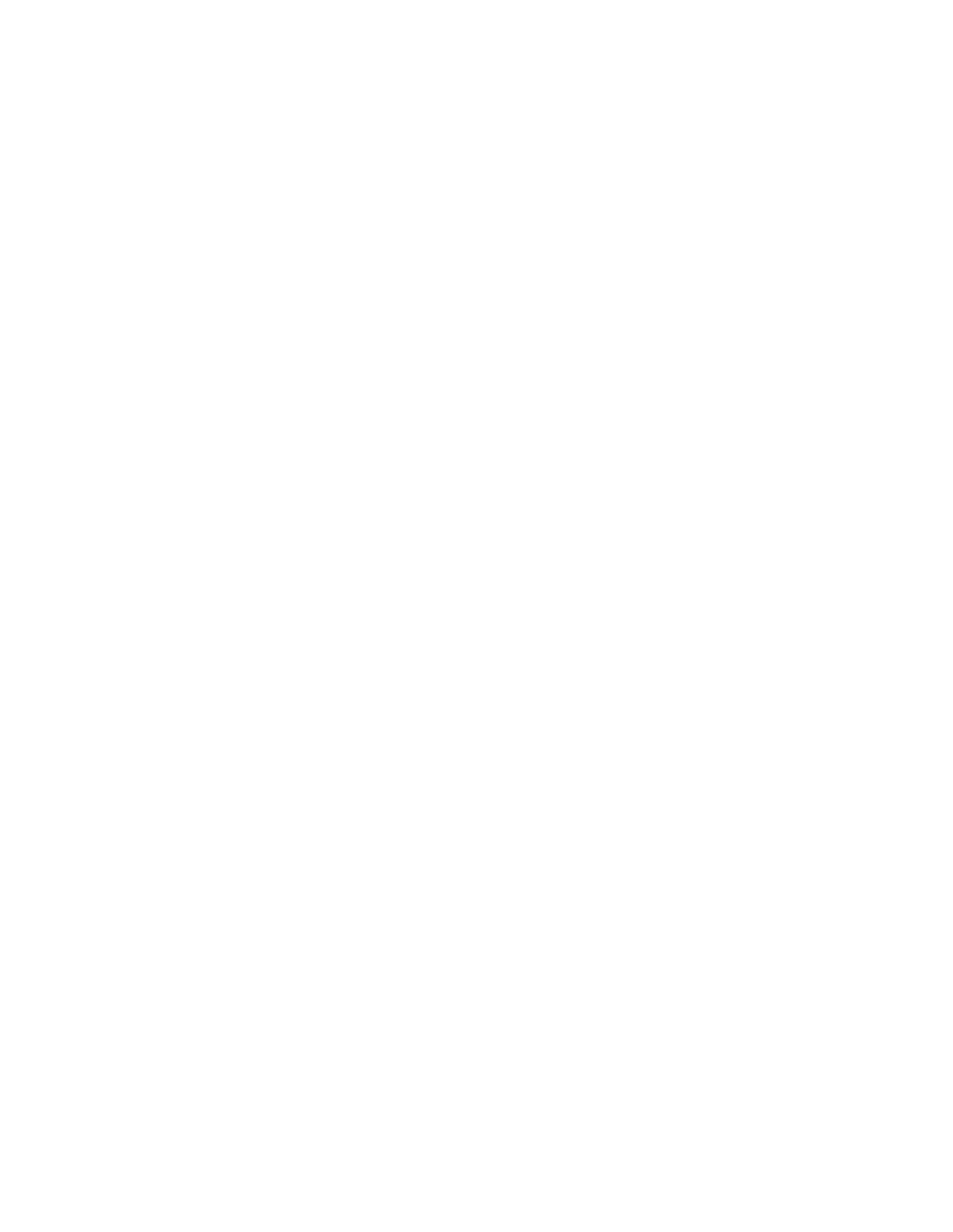4. Support and promote an awareness of child abuse and neglect programs in our community offered by all agencies. Use programs of these agencies as an educational tool rather than a critical one.

## **LIBRARY**

- 1. Recommend that efforts be continued to bring annual revenues up to average per capita expenditure rate for Florida. The Library should receive a percentage of county and city revenues as a permanent guarantee of adequate income.
- 2. Support a line-item budget and a detailed annual report, to be approved by the Library Advisory Board.
- 3. Recommend that Library Advisory Board members should be qualified, interested citizens, fully aware of their responsibilities and willing to serve as advocates. The responsibilities of the Advisory Board should be defined and they should report annually to the appointing elected boards.
- 4. Financing provided by the City and County should be adequate to recruit necessary professional and clerical staff, to meet standards, to keep physical facilities comfortable and attractive and to keep the collection in acceptable quantity and condition with a complete inventory when feasible. The elected boards should consult with the Advisory Board on library services and funding.
- 5. Recommend increased public awareness and participation in better library service through improved publicity about services available and additional services possible with adequate support and funds.
- 6. Long-range plans for library services should be prepared and updated periodically. Encourage the establishment of branch libraries throughout the library system service area.

### **EDUCATION**

- 1. Support free and fully effective public school systems for Escambia County and Santa Rosa County.
- 2. Support adequate financing of our schools.
- 3. Favor a school board with a minimum of seven members.
- 4. Support expansion of the school board membership to include at-large in addition to single member districts.
- 5. Favor the appointment of the County School Superintendent in both counties..
- 6. Support of a uniformity of AYP (Adequate Yearly Progress). (2006)
- 7. Support uniformity in teacher credentials. (2006)
- 8. Support adequate funding of Title 1. (2006)

#### *Note: 2006 consensus in President's File*

9. Support tracking of individual students over the long-term, including through the  $12<sup>th</sup>$  grade, when possible, to determine whether, and to what degree, retention correlates with subsequent student academic success. (2009)

#### **Community Education**

The LWVPBA has developed a yardstick in keeping with the philosophy of community education, which stresses developing and strengthening the vital relationship, mutual dependence and fundamental linkage between the home, school and community in all phases of human growth and community improvement. By utilizing the total community environment, the community becomes a living, learning laboratory for students and adults.

#### **Yardstick for Community Education**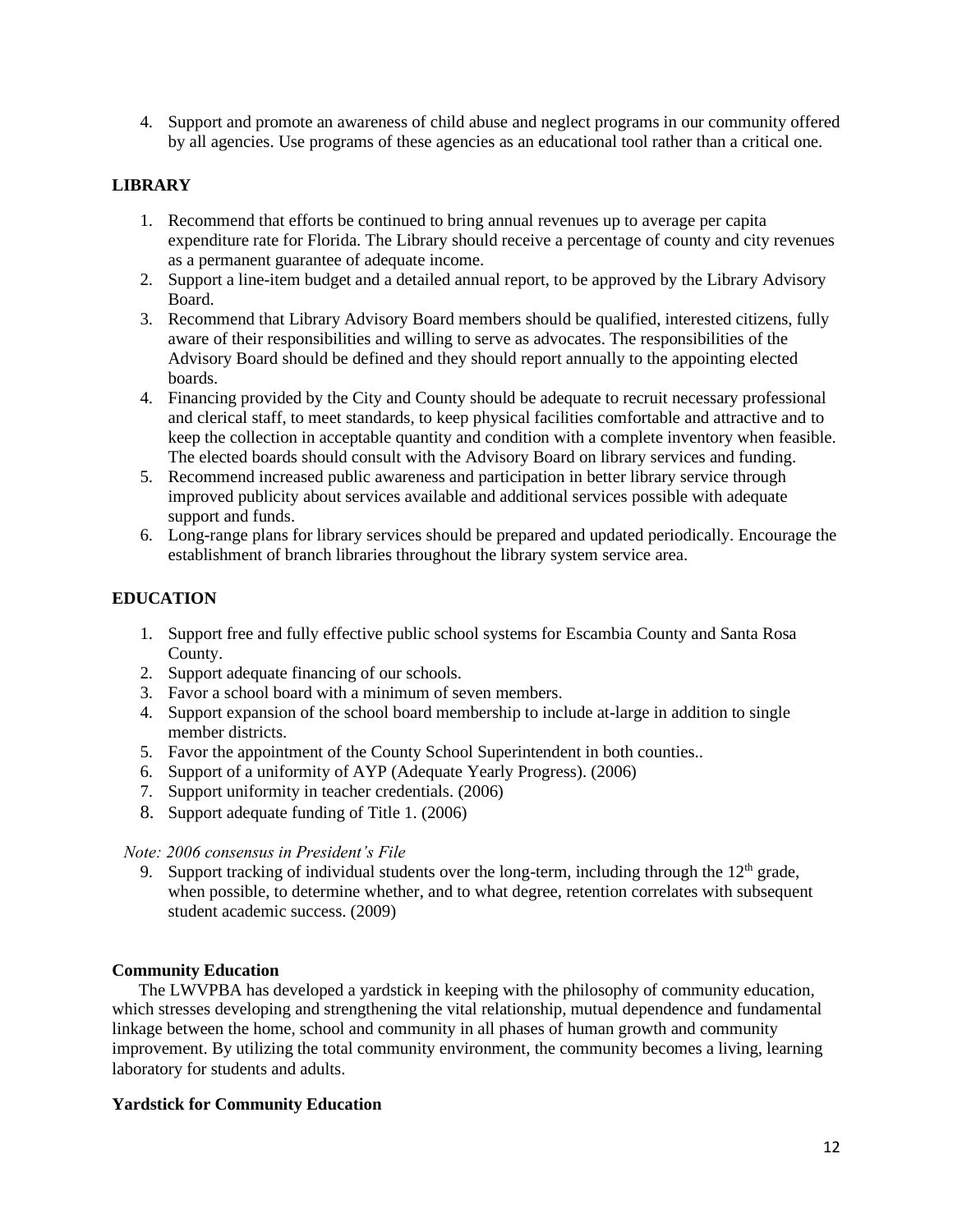- 1. Encourages lifelong learning
- 2. Encourages community involvement
- 3. Allows for maximum use of existing facilities
- 4. Permits participant organizations to maintain individual identity
- 5. Encourages combined efforts of public and private funding
- 6. Makes full use of an advisory council
- 7. Encourages community cooperation
- 8. Avoids becoming an unwieldy cooperative effort
- 9. Encourages excellent childcare facilities

### **LOCAL LAW ENFORCEMENT**

- 1. Recommend that the Escambia County Sheriff and Pensacola Police Department combine some functional operations such as record-keeping, identification, communications and training in order to reduce duplication of services.
- 2. Recommend additional staffing and more funding for both the Sheriff and Police Departments.
- 3. Consistent with State League consensus, new jails should be discouraged in favor of alternatives to incarceration. Existing jails should conform to national and state standards. Jails should provide room for classrooms, rehabilitation programs and other educational support services.

### *Personnel Recommendations*

- 1. Continue effective training programs.
- 2. Continue flexibility in work schedules to promote greater participation in law enforcement courses offered at PSC and UWF.
- 3. Conduct psychological evaluations of applicants for law enforcement positions to help determine if they possess desirable attitudes for law enforcement work.
- 4. Continue periodic recertification in the use of firearms.
- 5. Review personnel decisions for law enforcement personnel to eliminate potentially discriminatory practices based on race or sex. A diligent effort should be made to meet the Equal Opportunity guidelines for employment of minorities and women.

### **NATURAL RESOURCES**

#### *Solid Waste*

- 1. Continue to update our knowledge of the processing methods for sewage sludge.
- 2. Support monitored transfer station/collection sites in appropriate areas of the counties.
- 3. Support recycling of all appropriate materials.
- 4. Support legislation against non-returnable bottles.

#### *Garbage Collection*

- 1. The county governments or a public utility should own and/or control the garbage collection and disposal systems.
- 2. Support a mandatory/equitable garbage collection policy for the developed areas of the counties.

#### *Growth Management*

- 1. Take action as appropriate on growth management issues in Escambia County in conformance with LWVFL and LWVUS Natural Resources positions.
- 2. Review and participate in educating the public on storm water related issues.

### *Land Use-Port of Pensacola*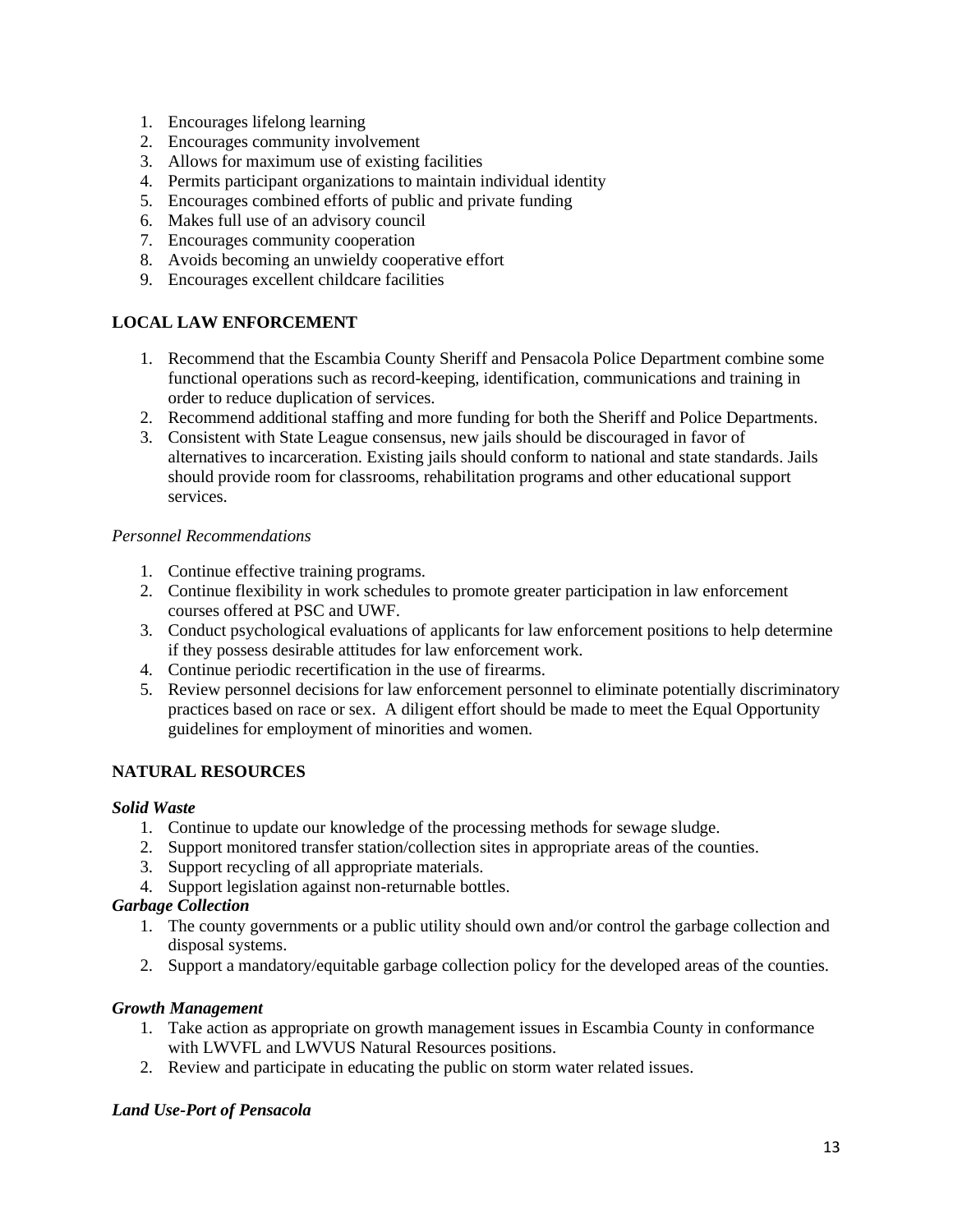Support the operation of the Port of Pensacola and its property as a significant public resource, an important part of the transportation system of the region and State which should be managed to maximize public benefit.

- 1. Support the operation of the Port as both an economic asset and a service to the region.
- 2. Support continued efforts to diversify sources of funding for the Port, consistent with local history and culture and concerns for the environment.
- 3. Support a governance structure which recognizes the Port's regional impact and enhances effective professional and fiscal management. (2013)

### **LOCAL MASS TRANSPORTATION**

The public should be educated about the use and benefits of mass transit because of future energy and economic necessity.

- 1. Efforts should be made to serve all segments of the community through additional use of costeffective vehicles of various sizes, i.e., automobiles, vans and minibuses, for those needing convenient access to mass transit at a reasonable cost.
- 2. Exploration of new ideas for mass transportation through coordination of existing organizations and equipment from the private sector and/or tax supported sectors with provision for adequate liability coverage/protections with input from an advisory committee.
- 3. Public funding for mass transportation through a mass transportation taxing authority if approved by local referendum or by other sources of alternate funding.

### **CHARTER GOVERNMENT**

1. Support the concept of charter government for Escambia County.

#### **Yardstick for Good Local Government**

(Position originally established in 1969 and re-adopted at the Annual Meetings.)

- 2. representative policy-making body of wieldy proportions elected by voters with home rule powers;
- 3. single administrative head or manager chosen by commission (council) and accountable to it to effectively administer county services and implement policy;
- 4. choice of professional department heads by the administrator;
- 5. flexibility in administrative structure to allow adjustment to changing local needs and conditions;
- 6. modern procedures for fiscal and personnel management and for planning;
- 7. public services of acceptable quality at reasonable cost, and without overlapping or duplication of services;
- 8. adequate and equitable revenue sources with service taxes in proportion to services required;
- 9. authority to cooperate with other governments and nongovernmental agencies;
- 10. unified system of courts;
- 11. merit system for civil service.

[Not-Recommended Items are those suggested by a member but not included by the board in the proposed local program. No such items were submitted last year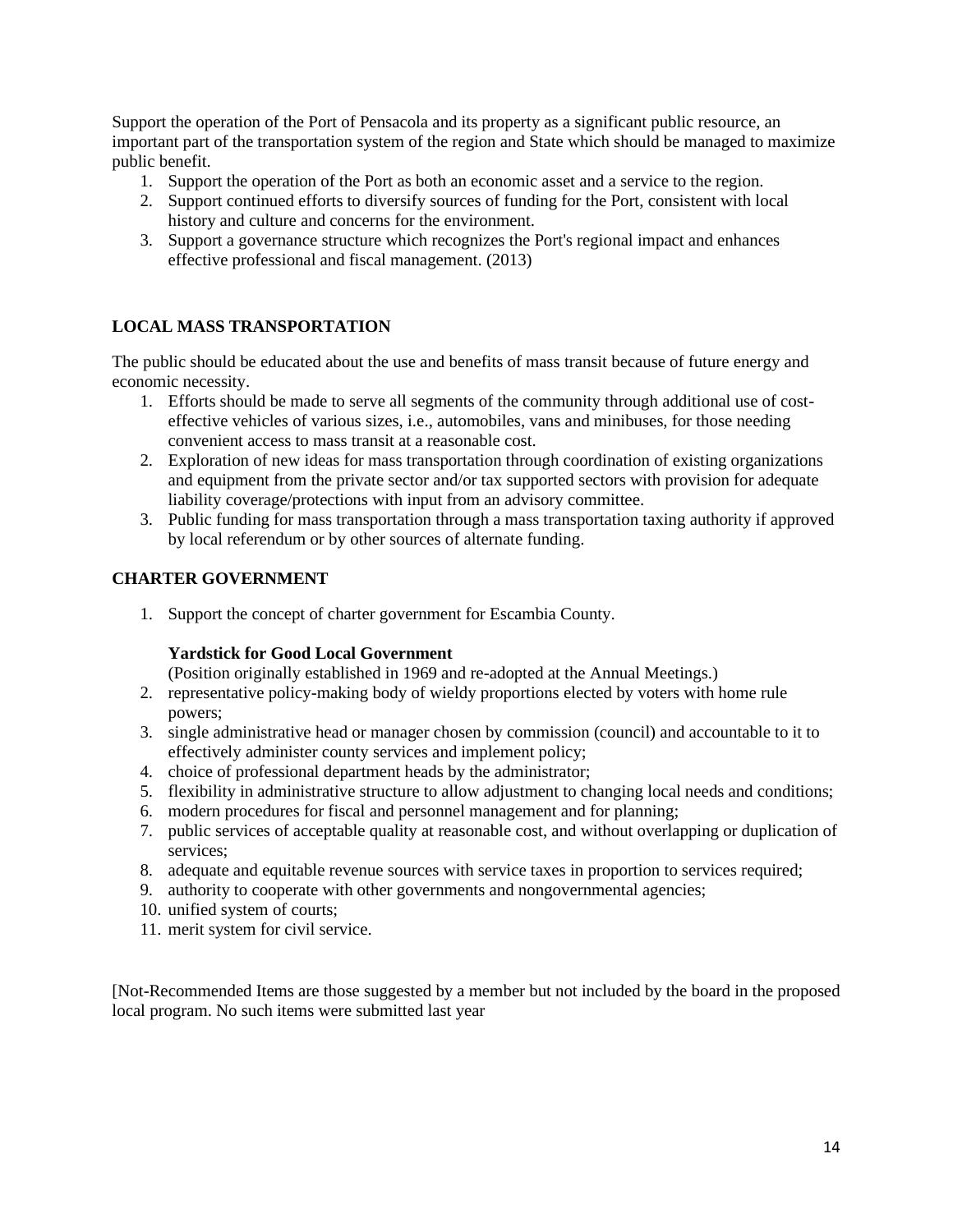# *III. Local Priorities 2021-2022 - Correlation to Advocacy Committees*

| <b>Local Priority</b>                                     | <i>*Current Positions and Studies</i><br>(National, State, or Local)                                                                                                                                                                                                                                                                                                                                                        | <b>Local Action Items and</b><br><b>Committee Work</b>                                                                                                                                                                                                                                                                   | <b>Local Membership Participation</b>                                                                                                                                                                                                                                                                                                            |
|-----------------------------------------------------------|-----------------------------------------------------------------------------------------------------------------------------------------------------------------------------------------------------------------------------------------------------------------------------------------------------------------------------------------------------------------------------------------------------------------------------|--------------------------------------------------------------------------------------------------------------------------------------------------------------------------------------------------------------------------------------------------------------------------------------------------------------------------|--------------------------------------------------------------------------------------------------------------------------------------------------------------------------------------------------------------------------------------------------------------------------------------------------------------------------------------------------|
| <b>Education and</b><br><b>Juvenile</b><br><b>Justice</b> | <i>State Positions:</i><br>Support a free public-school system for Florida with<br>high standards for student achievement and with<br>equality of educational opportunity for all.<br>Support reforms to keep our children out of jails and<br>prisons.<br>Local Studies:<br>Study school discipline programs<br>Study school resource officers' role in discipline<br>programs<br>Study use of SEL curriculum<br>$\bullet$ | Survey school principals on<br>effectiveness of current discipline<br>policies<br>• Introduce results to school<br>superintendents and law enforcement<br>agencies<br><b>Support Civil Citations vs Arrests</b><br>Contact local and state elected<br>officials<br>Inform the public<br>• Develop community partnerships | <b>Meeting Presentation:</b><br>Updates for Escambia & Santa Rosa Schools,<br>presented School Superintendents Dr. Tim<br>Smith and Dr. Karen Barber<br><b>Community Partner: ECARE</b><br>Produce Candidate Forums during election<br>year to address positions on vouchers<br>Respond to calls for volunteers to assist with<br>Committee Work |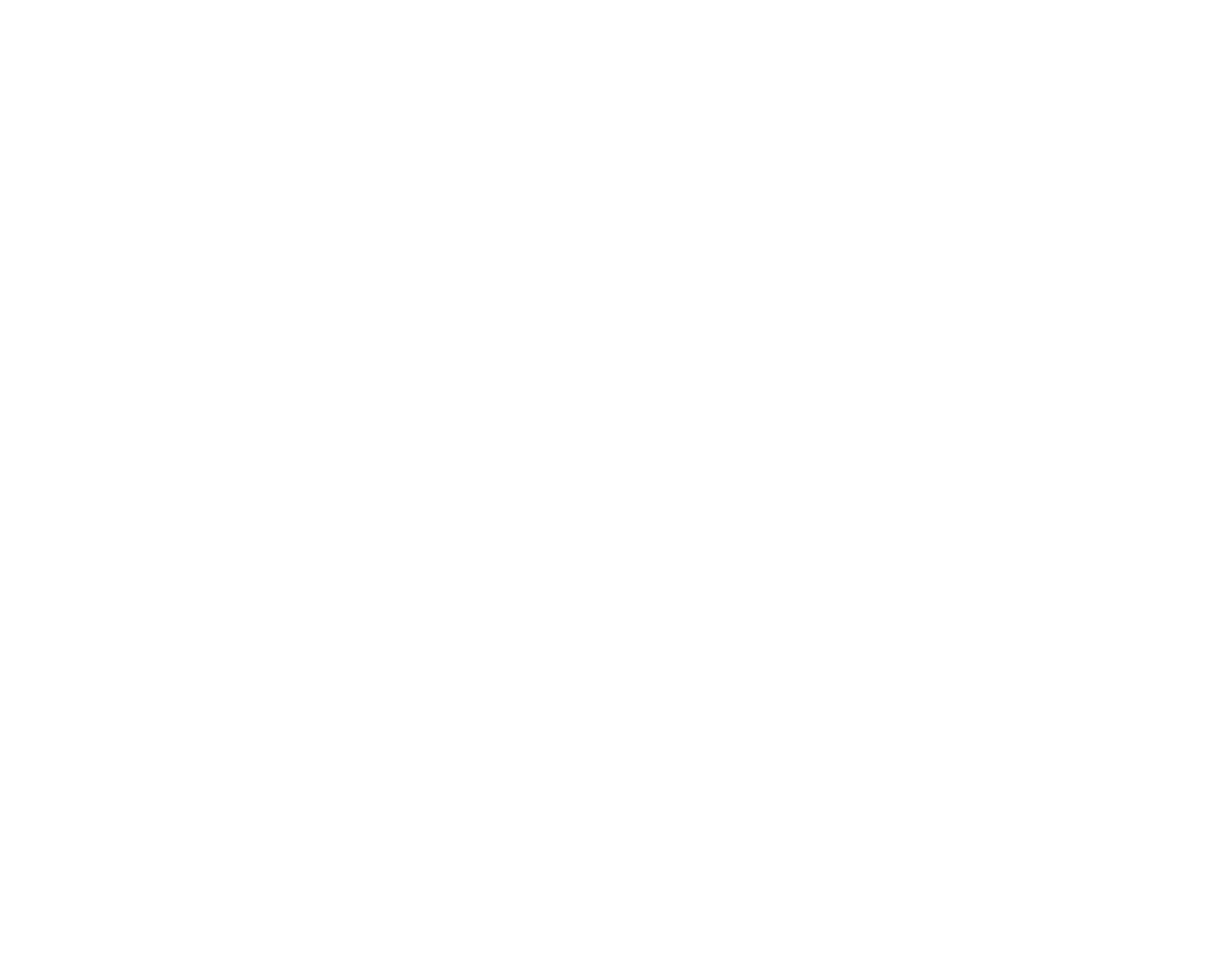| <b>Gun Safety</b>     | <b>State Position:</b><br>The League of Women Voters of Florida supports<br>regulations concerning the purchase, ownership<br>and use of handguns that balance as nearly as<br>possible individual constitutional rights with the<br>general interest and welfare of the community.                                                                                                                                                                                                                                                                                | • Letter-writing campaigns<br>• Inform the public<br>• Develop community partnerships<br>• Research existing public service media<br>relating to suicide-by-gun | Plan research methodology<br>$\bullet$<br>Create online surveys<br>$\bullet$<br>Design informational brochures, billboards,<br>$\bullet$<br>videos, social media<br>Respond to calls for volunteers to assist with<br>$\bullet$<br>Committee Work |
|-----------------------|--------------------------------------------------------------------------------------------------------------------------------------------------------------------------------------------------------------------------------------------------------------------------------------------------------------------------------------------------------------------------------------------------------------------------------------------------------------------------------------------------------------------------------------------------------------------|-----------------------------------------------------------------------------------------------------------------------------------------------------------------|---------------------------------------------------------------------------------------------------------------------------------------------------------------------------------------------------------------------------------------------------|
| <b>Women's Issues</b> | <b>National Position:</b><br>The League of Women Voters of the United States<br>(LWVUS) believes that the federal government<br>shares with other levels of government the<br>responsibility to provide equality of opportunity<br>for education, employment, and housing for all<br>persons in the United States regardless of their<br>race, color, gender, religion, national origin, age,<br>sexual orientation, or disability.<br>LWVUS supports equal rights for all regardless of<br>sex and supports action to bring laws into<br>compliance with the ERA. | • Contact local and state elected<br>officials<br>• Letter-writing campaigns<br>• Inform the public<br>• Develop community partnerships                         | Re-organize priorities and establish new<br>agenda<br>Respond to calls for volunteers to assist with<br>Committee Work                                                                                                                            |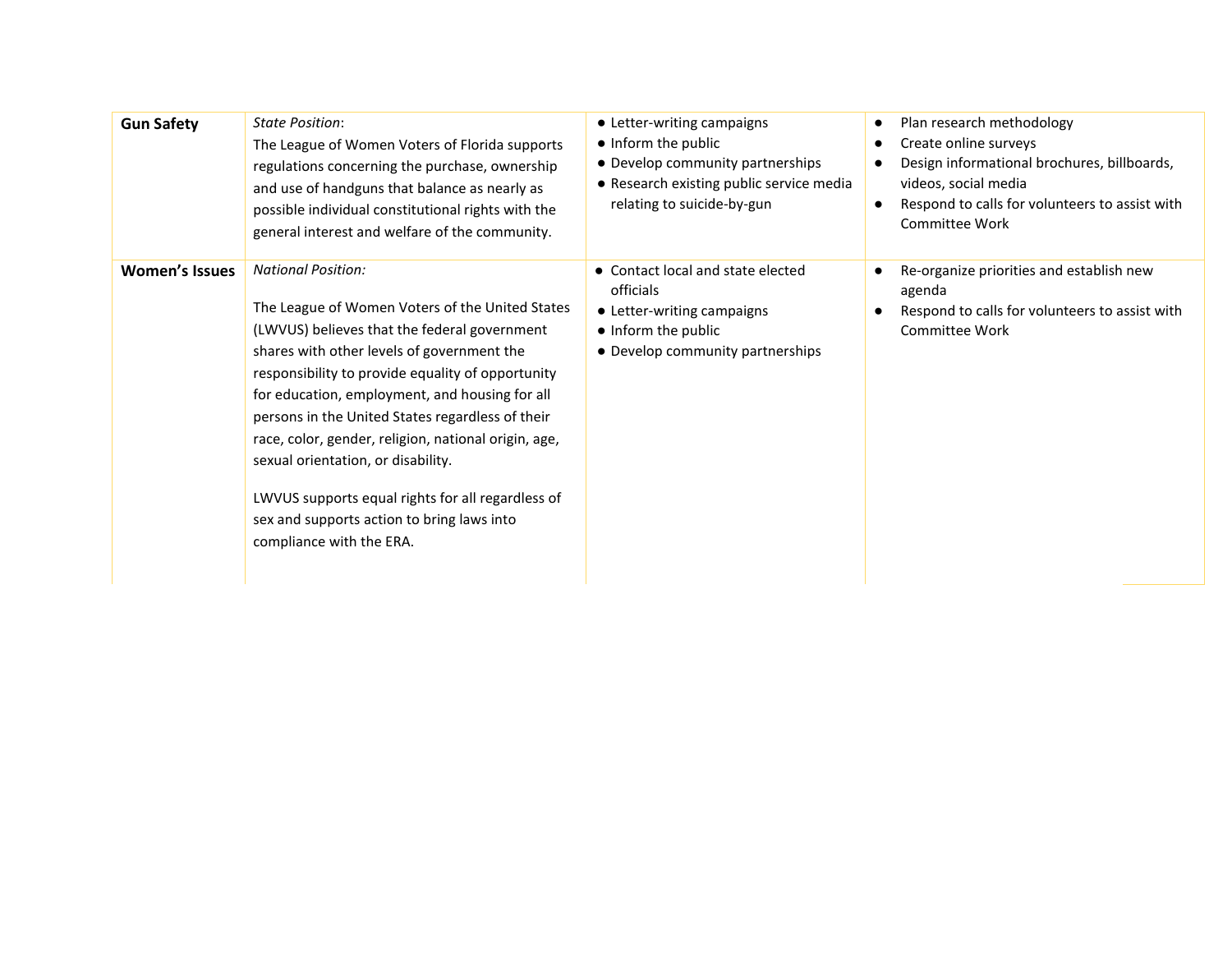# **IV. A Calendar for Planning**

The League of Women Voters of Pensacola Bay Area **PROGRAM** will be adopted by the membership at the Annual Meeting in May of each year. The planning process is one of the important ways through which the League focuses its grassroots work to align each part of the organization with the others and with the League's mission. Our **PROGRAM** for current or previous years should reflect goals and actions we support and positions we take as stated in the plan for the year. It is a valuable League tool for identifying areas of focus which are addressed by committee actions and general monthly meetings of the membership. **PROGRAM** for the League of Women Voters of Pensacola Bay Area is the foundation for the work we are involved and committed to doing.

| <b>Dates</b>         | Event                                                                                     | <b>Content</b>                                                                      | <b>Local Action</b>                                                                |
|----------------------|-------------------------------------------------------------------------------------------|-------------------------------------------------------------------------------------|------------------------------------------------------------------------------------|
| June-July            | State (every year)<br>convention/council<br>and/or national<br>conference (even<br>years) | Identify national and state program<br>mission, advocacy areas and action<br>plans. | Delegates report at board<br>meeting, in the VOTER, on<br>website and social media |
|                      | <b>New Memberships</b>                                                                    | <b>Review New Member Booklet</b>                                                    | Attend 'Wisdom & Waffles'<br><b>Quarterly New Member</b><br>Orientation            |
|                      | Renewal<br><b>Memberships</b>                                                             | Contact renewals via email, postcards,<br>etc.                                      | Committee participation,<br>social media and event<br>participation                |
|                      | <b>New Board</b><br><b>Positions Filled</b>                                               | Review and edit job descriptions                                                    | <b>Board Training &amp;</b><br><b>Orientation Committee</b><br><b>Fest Event</b>   |
|                      | <b>Monthly Saturday</b><br><b>Sessions Committee</b><br><b>Meeting</b>                    | Identify focus topics for 2021-2022                                                 | Schedule speakers, secure<br>location, arrange publicity,<br>follow-up.            |
| August-<br>September | <b>State Legislative</b><br><b>Priorities Survey</b>                                      | All members participate to determine<br>PBA local legislative priorities.           | Review state and local<br>priorities to be                                         |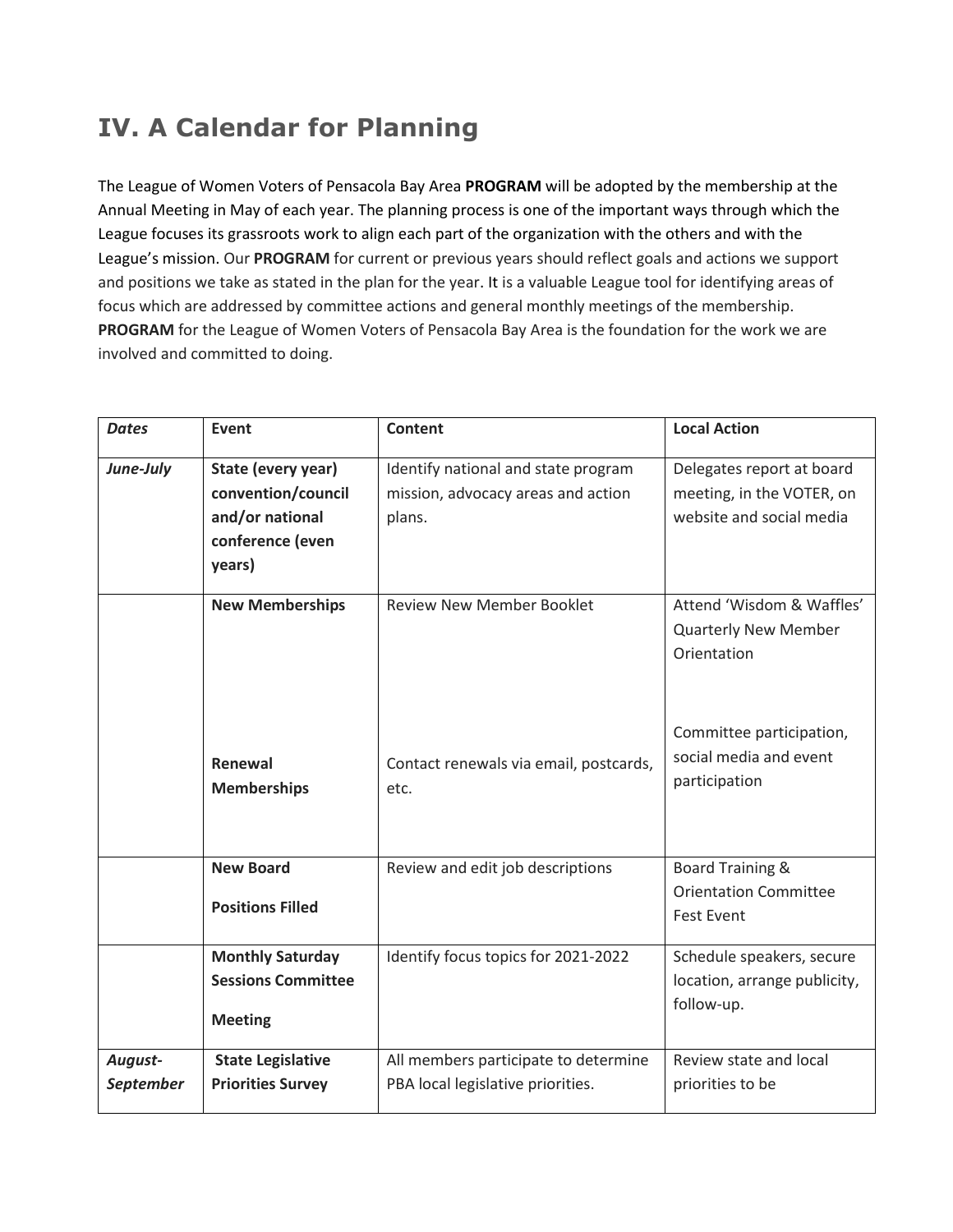|                              |                                                                  |                                                                                                                              | incorporated into<br>committee plans &<br><b>Saturday Sessions</b>                         |
|------------------------------|------------------------------------------------------------------|------------------------------------------------------------------------------------------------------------------------------|--------------------------------------------------------------------------------------------|
| October -<br><b>December</b> | <b>Ideas &amp; Issues</b><br><b>Meeting</b><br>$(2022 - 2023)$   | Collect and review ideas from<br>committee goals and plans, legislative<br>priorities and new local priorities and<br>issues | Create broad list of working<br>ideas for consideration as<br>new studies or action items  |
| January-<br><b>February</b>  | <b>Finalize &amp; Focus</b><br><b>Meeting</b><br>$(2022 - 2023)$ | To narrow down the list for local<br>league focus                                                                            | Write <b>PROGRAM</b> to reflect<br>local league's priorities for<br>education and advocacy |
| $March-$<br><b>April</b>     | <b>Board Approval</b><br>$(2022 - 2023)$                         | The PROGRAM is presented to board<br>and full membership                                                                     | Board approval of<br><b>PROGRAM</b><br>Sent to full membership to<br>review                |
| May                          | <b>PROGRAM</b><br>$(2022 - 2023)$                                | PROGRAM is presented for vote and<br>approval by the membership at the<br>ANNUAL meeting.                                    | Return to top and<br>repeat for each year                                                  |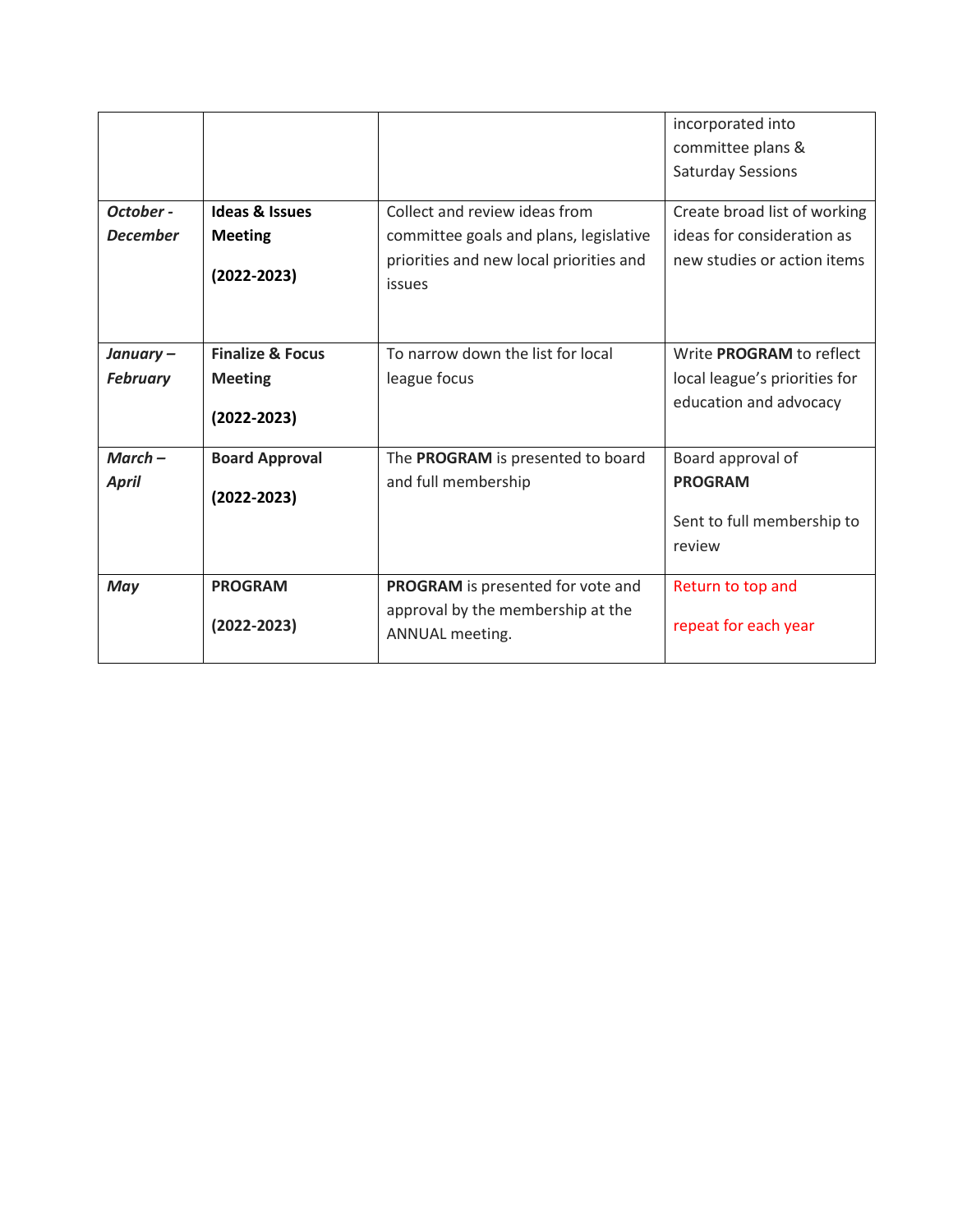# 2021-2022 Incoming Board

| officers:                       |                       |           |  |  |  |
|---------------------------------|-----------------------|-----------|--|--|--|
| President                       | Jane Spruill          | 2021-2022 |  |  |  |
| 1 <sup>st</sup> Vice President  | <b>Haley Richards</b> | 2021-2022 |  |  |  |
| 2 <sup>nd</sup> Vice President  | Elizabeth Major       | 2021-2022 |  |  |  |
| Secretary                       | Karon McGrath         | 2021-2022 |  |  |  |
| <b>Returning Board Members:</b> |                       |           |  |  |  |
| <b>Treasurer</b>                | Jo Mathews            | 2021-2022 |  |  |  |
| Communications                  | Vivian                | 2020-2022 |  |  |  |

| <b>Returning Directors:</b> |           |
|-----------------------------|-----------|
| <b>Shirley Lewis-Brown</b>  | 2021-2023 |
| Charlyle Parrish            | 2021-2023 |
| <b>Enid Sisskin</b>         | 2020-2022 |
| <b>Directors:</b>           |           |
| Cheryl Howard               | 2020-2022 |
| Paula Montgomery            | 2020-2022 |
| <b>Betsy Werre</b>          | 2020-2022 |
| Mary Louise Winter          | 2020-2022 |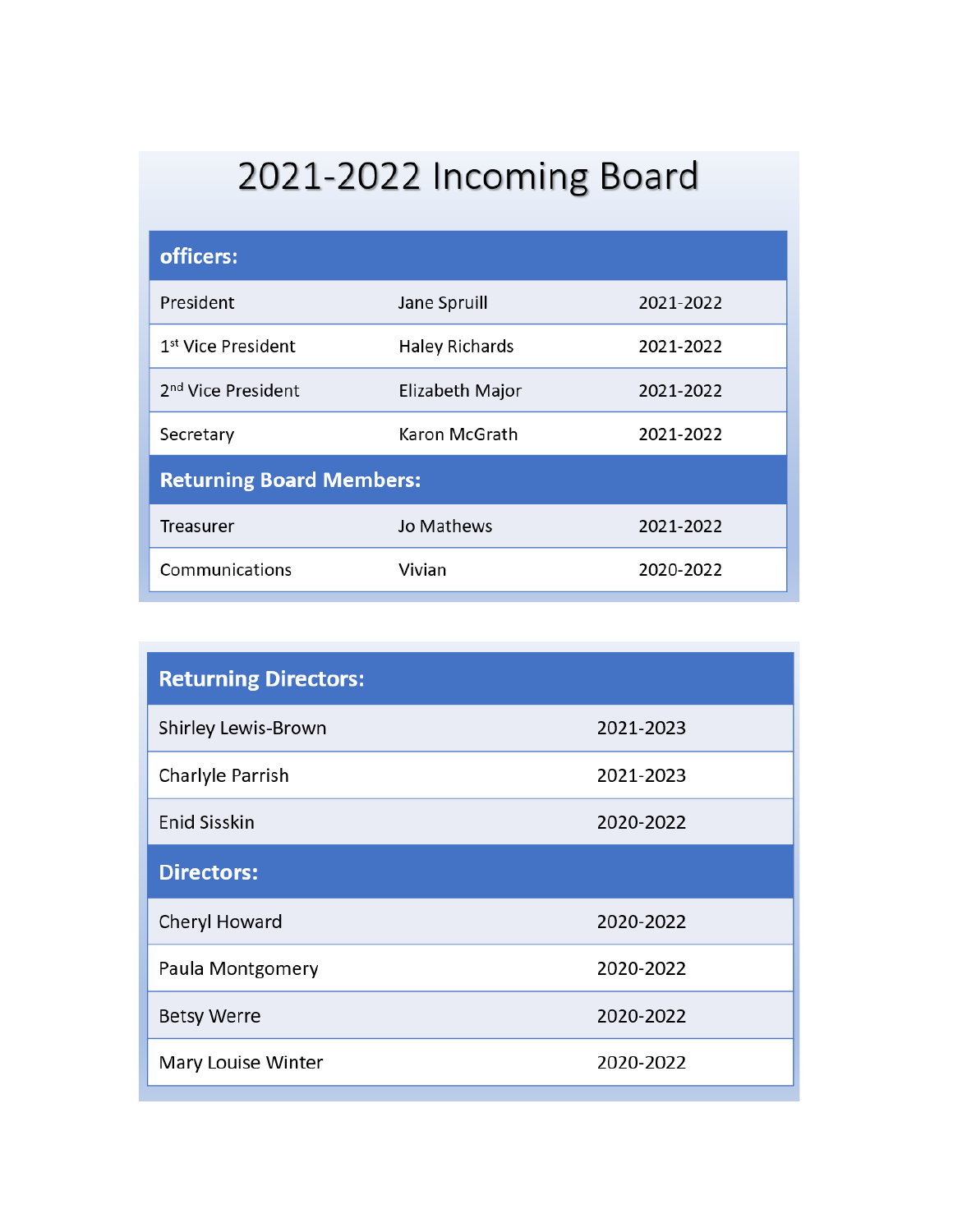| <b>2021-2022 Nominating Committee:</b> |       |           |  |  |  |
|----------------------------------------|-------|-----------|--|--|--|
| Gail Honea                             | Chair | 2021-2023 |  |  |  |
| Penny Fendt                            |       | 2021-2023 |  |  |  |
| Sallie Brown                           |       | 2021-2023 |  |  |  |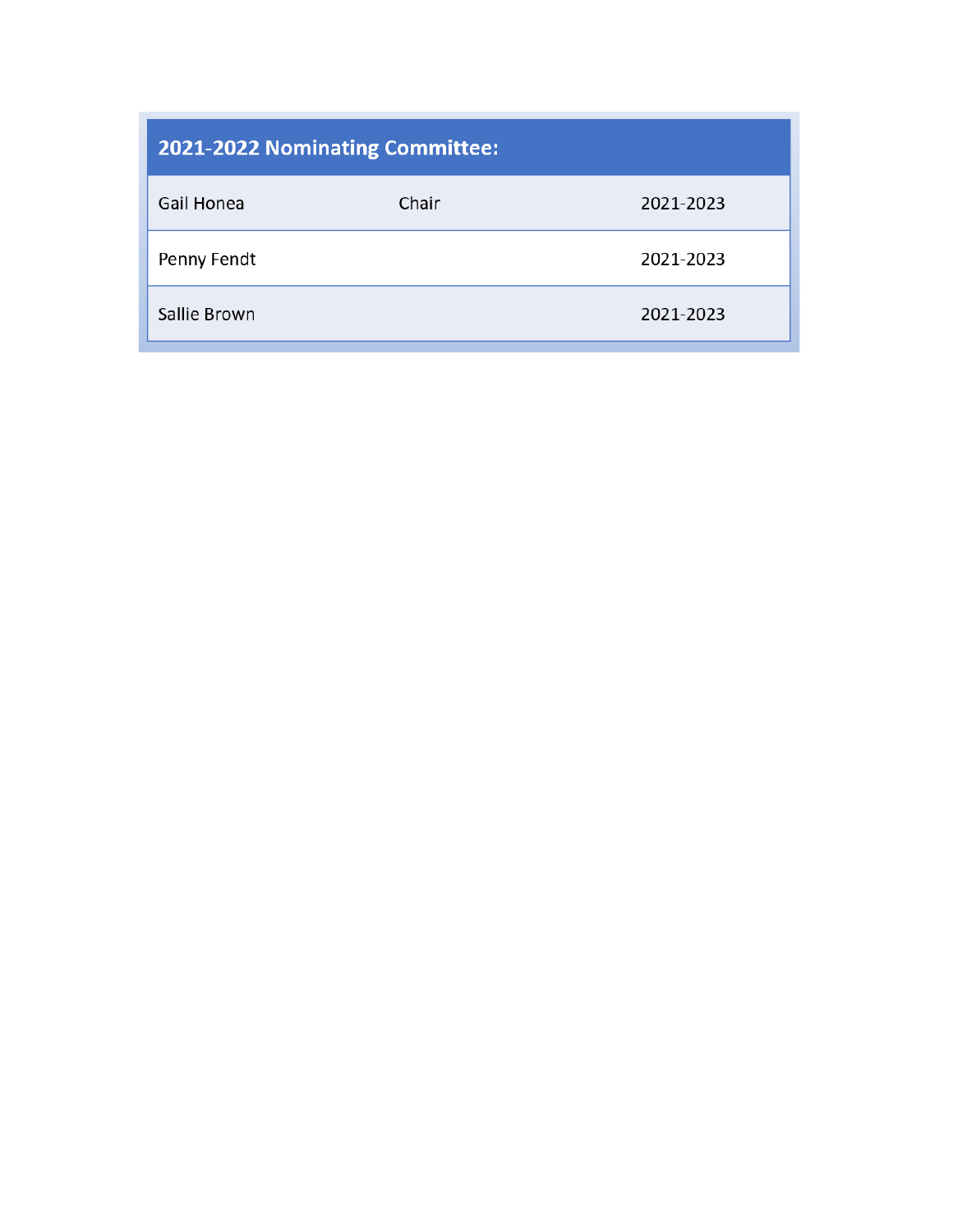| <b>Member Name</b>   | <b>ExpireDate</b> | <b>Address</b>                                      |              | Home / Business and Cell Phones | Email                      |
|----------------------|-------------------|-----------------------------------------------------|--------------|---------------------------------|----------------------------|
| Adams, Melia         | $(May-22)$        | 7027 Rampart Way, Pensacola, FL 32505               | 221-1336     |                                 | mpotter1908@hotmail.com    |
| Allen, Joan          | $(May-21)$        | 520 South 2nd st, Pensacola, FL 32501               |              | 293-5153                        | joan.allen@jacobs.com      |
| Anthony, Kori        | $(May-22)$        | 1900 N. B. St, Pensacola, FL 32501                  | 438-5961     | 443-995-5550                    |                            |
| Anthony, Michele Lee | $(May-22)$        | 1900 N. B. St, Pensacola, FL 32501                  |              |                                 | micant0909@gmail.com       |
| Anzaldo, Lauren      | $(May-22)$        | 5435 Primrose Dr., Pensacola, FL 32504              |              | 292-7380                        | laurenanzaldo@gmail.com    |
| Arnette, Cherie      | $(May-22)$        | 1205 Tiffany Dr, Pensacola, FL 32514                | 380-3541     |                                 | cherie.arnette@gmail.com   |
| Beal, Janet          | $(May-21)$        | 4679 Oakland Dr, Pensacola, FL 32526                |              |                                 | serendipityrose1@gmail.com |
| Beck, Barbara        | $(May-21)$        | 3405 Shannon Pl, Pensacola, FL 32504                |              | 602-4155                        | barbarabeck21@msn.com      |
| Beckett, Melinda     | $(May-21)$        | 4565 Lavallet Lane, Pensacola, FL 32504             | 438-3898     |                                 | melindabeckett@cox.net     |
| Beverly, Parker      | $(May-21)$        | 6604 Greenwell st, Pensacola, FL 32526              | 602-1821     |                                 | parkerbeverly@me.com       |
| Biernesser, Annalee  | $(May-23)$        | 2964 Wallace Lake Rd, Pace, FL 32571                | 376-8708     |                                 | ibiernesser@gmail.com      |
| Blalock, Sue         | $(May-21)$        | 870 Woodbine Dr, Pensacola, FL 32503                | 429-0788     |                                 | blalocksa@gmail.com        |
| Block, Mary          | $(May-22)$        | P.O. Box 10427, Pensacola, FL 32524                 |              | 678-427-4568                    | mlblock7@aol.com           |
| Boddy, Bette         | $(May-21)$        | 10100 Hillview Dr Cottage 3013, Pensacola, FL 32514 | 607-6928     |                                 | bhboddy@cox.net            |
| Boddy, Edward        | $(May-21)$        | 10100 Hillview Dr Cottage 3013, Pensacola, FL 32514 | 607-6928     |                                 | ehboddy@cox.net            |
| Botsford, Thom       | $(May-21)$        | 3745 Piedmont Rd, Pensacola, Fl 32503               | 384-3282     | 484-1447                        | ThomBotsford@gmail.com     |
| Brannon, Betty       | $(May-21)$        | 3410 Navigator Ave, Pensacola, FL 32506             |              | 375-0630                        | bettybrannon112@msn.com    |
| Brashers, Tanya      | $(May-21)$        | 1060 Harbourview Cr, Pensacola, FL 32507            |              |                                 | tanden0830@gmail.com       |
| Brinkley, Jennifer   | $(May-22)$        | 5344 Red Shoulder Rd, Pace, FL 32571                | 270-799-7577 |                                 | jennbrinkleylaw@gmail.com  |
| Brooks, Brigetts     | $(May-22)$        | P.O. Box 10779, Pensacola, FL 32524                 | 291-5577     |                                 | brigettebrooks@gmail.com   |
| Brown, Frank         | $(May-22)$        | 1141 Northbrook Dr., Pensacola, FL 32504            | 479-4918     |                                 |                            |
| Brown, Sallie        | $(May-22)$        | 10100 Hillview Dr Apt 405, Pensacola, FL 32514      | 466-3488     | 561-267-5340                    | sbrown@fau.edu             |
| Brown, Sam           | $(May-21)$        | 1580 W. Detroit Blvd, Pensacola, FL 32534           | 607-4453     |                                 | mateobrown01@aol.com       |
| Bryant, Georgieanna  | $(May-22)$        | 5925 Stephanie Dr, Milton, FL 32570                 | 623-2539     | 572-1734                        | gbryant2@mchsi.com         |
| Cameron, Christine   | $(May-22)$        | 491 Tanglewood Dr, Pensacola, FL 32503              | 432-3077     | 324-3556                        | ccameron491@gmail.com      |
| Cameron, Don         | $(May-21)$        | 10100 Hillview rd #522, Pensacola, FL 32514         | 670-6336     |                                 | cameron1906@cox.net        |
| Cameron, Ruth        | $(May-21)$        | 10100 Hillview rd #522, Pensacola, FL 32514         | 670-6336     |                                 | ruth1906@cox.net           |
| Campbell, Vicki      | $(May-21)$        | 3050 Concho Dr, Pensacola, FL 32507                 | 449-1196     |                                 | vicki.cambell@ecua.fl.gov  |
| Caplinger, Bill      | $(May-22)$        | 641 Connell Dr., Pensacola, FL 32503                | 501-7767     |                                 | bigbillpns@aol.com         |
| Carroll, Sandra      | $(May-22)$        | 4892 Andrea Lane, Pace, FL 32571                    | 995-9435     | 206-3106                        | sandyann82@yahoo.com       |
| Cassino, Joyce       | $(May-21)$        | 5712 Sparkleberry Lane, Pensacola, FL 32526         | 439-5379     | 262-707-7422                    | scarlepena@me.com          |
| Crongeyer, Polly     | $(May-21)$        | 426 Rue De Rocheblave, Pensacola, FL 32507          | 206-5258     |                                 | pscron2@gmail.com          |
| Crane, Charlotte     | $(May-22)$        | 7731 Deborah Court, Pensacola, FL 32514             | 477-1542     |                                 | charlotte@charcrane.net    |
| Cyr-Sullivan, Linda  | $(May-21)$        | 8774 Brown Pelican Cr, Navarre, FL 32566            | 686-9802     |                                 | lcolton88@yahoo.com        |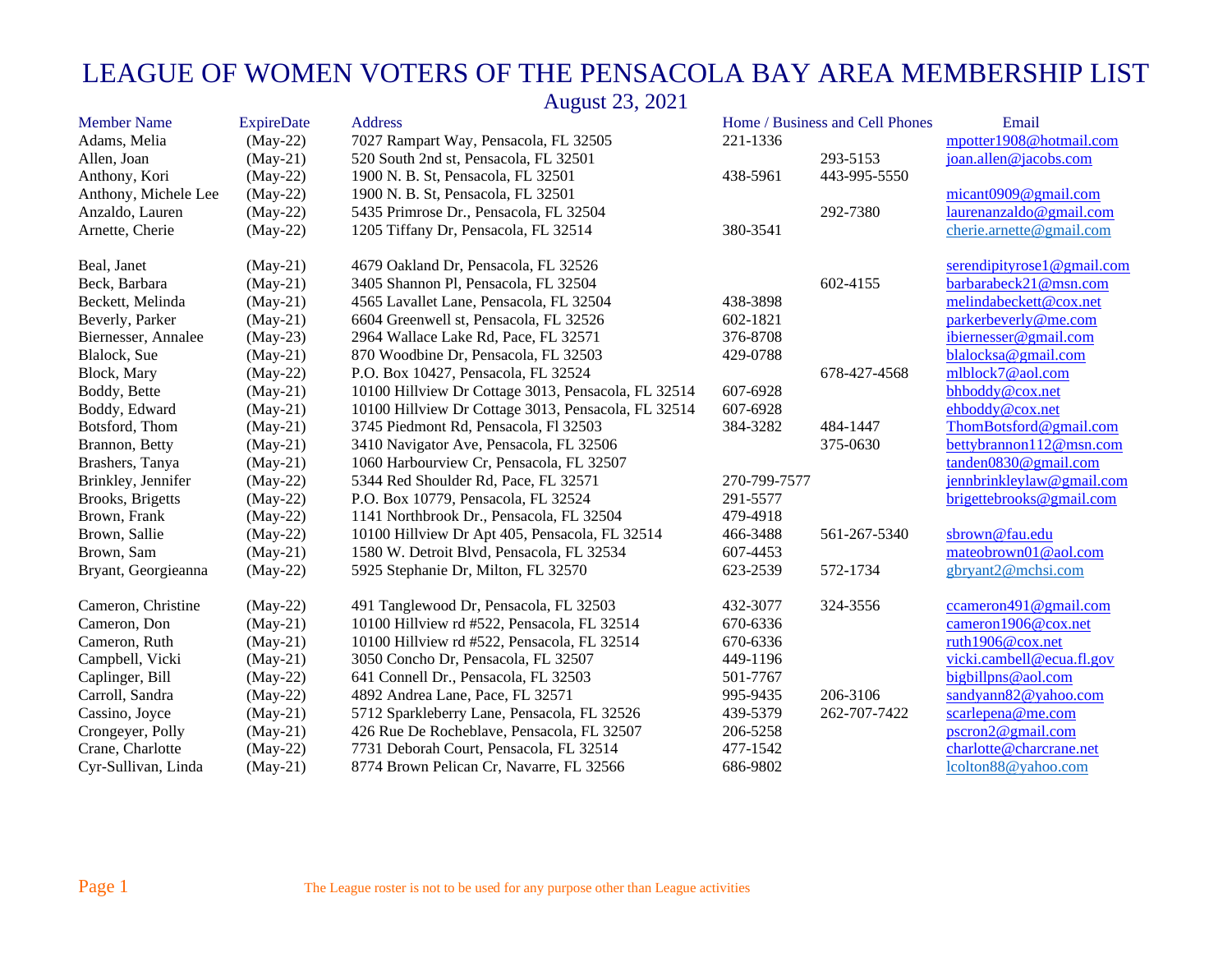| <b>Member Name</b>   | <b>ExpireDate</b>     | <b>Address</b>                                   |              | Home / Business and Cell Phones | Email                            |
|----------------------|-----------------------|--------------------------------------------------|--------------|---------------------------------|----------------------------------|
| Davis, Virginia      | $(May-22)$            | 2495 Fiddler Cr, Cantonment, FL 32533            |              | 937-416-9368                    | giniahope@gmail.com              |
| DeBolt, Judy         | $(May-22)$            | 4049 Alconbury Cr, Pensacola, FL 32514           | 477-3294     |                                 | dean.debolt@gmail.com            |
| DeLorge, Janet       | $(50 \text{ yr Mbr})$ | 10100 Hillview Dr #1204, Pensacola, FL 32514     | 607-7114     | C-377-8099                      | jgde1@aol.com                    |
| Divina, Joyce        | $(May-22)$            | 6211 Lake Charlene Dr, Pensacola, FL 32506       |              |                                 |                                  |
| Dixon, Nicole        | $(May-21)$            | 945 W Michigan Ave 5C, Pensacola, FL 32505       | 375-9001     |                                 | www.realwomenradiofoundation.org |
| Dunham, Frances      | $(May-22)$            | 807 Beach St, Asland, OR 97520                   | 572-4075     |                                 | francesdunham@opendoor.com       |
| Edmisten, Patricia   | $(May-21)$            | 1612 E. La Rua Street, Pensacola, FL 32501       | 433-1098     |                                 | pedmiste@uwf.edu                 |
| Elliot, Jeffrey      | $(May-22)$            | 6630 Ames Dr, Pensacola, FL 32504                | 917-418-5652 |                                 | ctokson@hotmail.com              |
| Emmanuel, Deborah    | $(May-21)$            | 1917 E. Lakeview Ave, Pensacola, FL 32503        | 437-0001     |                                 | deborahemmanuel@att.net          |
| Enfinger, Betty      | $(May-22)$            | 3580 Wimbledon Dr., Pensacola, FL 32504          | 438-2842     | C-501-2597                      | betty.enfinger@att.net           |
| Espenscheid, Lisa    | $(May-21)$            | 1601 E Fisher St, Pensacola, FL 32503            | 519-5752     |                                 | lisae8800@bellsouth.net          |
| Faircloth, Vivian    | $(May-22)$            | 6211 Lake Charlene Dr, Pensacola, FL 32506       | 438-5539     | $C-291-1534$                    | vfaircloth@iname.com             |
| Farrow, Mary         | $(May-22)$            | 1051 SawyerSt, Pensacola, FL 32534               | 476-5064     | 982-3230                        | maryfarrow@bellsouth.net         |
| Fendt, Penny         | $(May-22)$            | 2460 Belle Christiane Cr, Pensacola, FL 32503    |              | 449-2944                        | lynnfendt@bellsouth.net          |
| Ferg-Carter, Barbara | $(May-21)$            | 6210 Windwood Dr, Pensacola, FL 32504            | 361-4969     | 261-8202                        | bksferg@gmail.com                |
| Fiedler, Niki        | $(May-21)$            | 6016 Forest Green Rd, Pensacola, FL 32505        | 529 7757     |                                 | nd.fiedler@gmail.com             |
| Fisher, Karon        | $(May-21)$            | 1816 Escambia Ave, Pensacola, FL 32503           |              | 291-3231                        | karenfisher3@gmail.com           |
| Freeman, Donald      | $(May-22)$            | 10100 Hillview Dr., #1202, Pensacola, FL 0       | 477-6626     |                                 | donandina@cox.net                |
| Freeman, Ina         | $(50 \text{ yr Mbr})$ | 10100 Hillview Dr., #1202, Pensacola, FL 0       | 477-6626     |                                 | donandina@cox.net                |
| Garrett, Vikki       | $(May-21)$            | P.O. Box 11343, Pensacola, FL 32524              |              | 229-319-0709                    | vikkigarrett@yahoo.com           |
| George, Jane         | $(May-21)$            | 10211 Sugarcreek, Pensacola, FL 32514            | 973-723-6280 |                                 | janea1962@verizon.net            |
| Gross, Carol         | $(May-21)$            | 8 Shoreline Place, Gulf Breeze, FL 32561         |              | 572-7357                        | carol0384@icloud.com             |
| Gutierrez, Mary      | $(May-21)$            | 1241 Scenic Hwy, Pensacola, FL 32503             |              | C-549-7472                      | mgutierrez.league@gmail.com      |
| Hewey, Elizabeth     | $(May-22)$            | 5909 Jameson Cir, Pace, Fl 32571                 | 995-9051     |                                 | E.Hewey@mchsi.com                |
| Hightower, Patty     | $(May-22)$            | 6430 Dunlieth Pl, Pensacola, FL 32504            |              | 384-7791                        | phpenguin@cox.net                |
| Howard, Cheryl       | $(May-22)$            | 605 Crown Cove, Pensacola, FL 32502              |              | 301-514-8861                    | cheryl.howard2@outlook.com       |
| Honea, Gail          | $(May-22)$            | 8680 Scenic Hwy Apt 12, Pensacola, FL 32514      | 474-3581     |                                 | gailellenhonea@gmail.com         |
| Husbands, Bob        | $(May-21)$            | 10100 Hillview Dr Apt# 10-c, Pensacola, FL 32514 | 474-3654     | 529-7424                        | bobandgailhusbands@cox.net       |
| Husbands, Gail       | $(May-21)$            | 10100 Hillview Dr Apt# 10-c, Pensacola, FL 32514 | 474-3654     | 529-7424                        | bobandgailhusbands@cox.net       |
| Jacobi, Donna        | $(May-22)$            | 10100 Hillview Dr #3004, Pensacola, FL 0         | 857-8315     | $C-516-1157$                    | donna.jacobi@gmail.com           |
| Jansen, Rose         | $(May-21)$            | 4679 Oakland Dr, Pensacola, FL 32526             |              |                                 | serendipityrose1@gmail.com       |
| Johnson, William     | $(May-22)$            | 16282 N Shore Dr., Pensacola, FL 0               | 982-3553     |                                 | williohnson@cox.net              |
| Johnson, Zenani      | $(May-21)$            | 1421 Lola Dr, Tallahassee, FL 32301              | 728-4136     |                                 | thezenanijohnson@gmail.com       |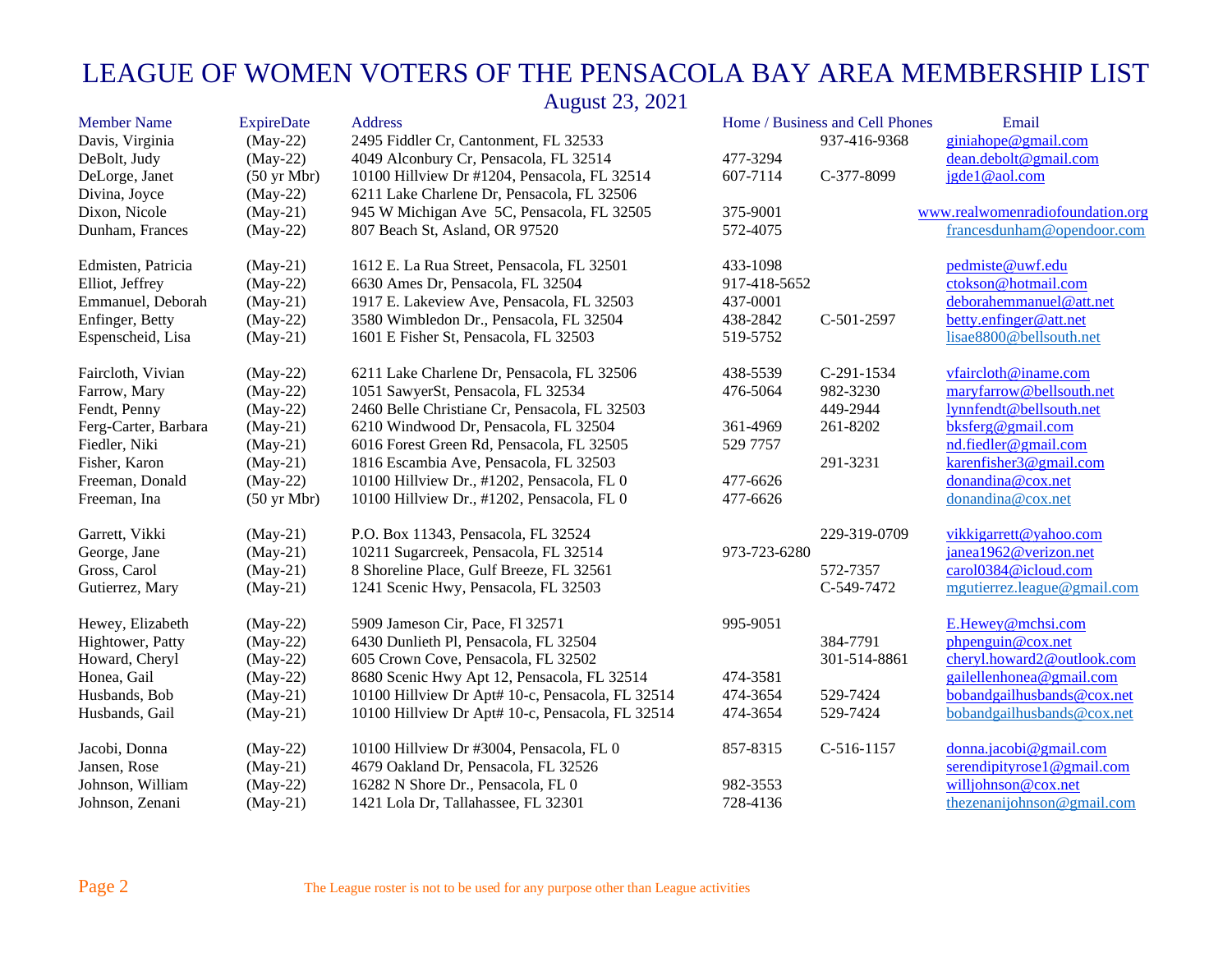| <b>Member Name</b>               | <b>ExpireDate</b>     | Address                                        |          | Home / Business and Cell Phones | Email                          |
|----------------------------------|-----------------------|------------------------------------------------|----------|---------------------------------|--------------------------------|
| Kellar, Ellen                    | $(May-21)$            | 1509 E Mallory St, Pensacola, FL 32503         | 434-1262 | 748-4809                        | scarletav@cox.net              |
| Kim, Erica                       | $(May-22)$            | 767 Lake Ridge Ln, Pensacola, FL 32514         |          | 480-334-6430                    | erica807@live.com              |
| King, Dorothy "Dottie"           | $(May-21)$            | 1911 Whaley Ave, Pensacola, FL 32503           |          |                                 | dking43@att.net                |
| King, Elizabeth                  | $(May-21)$            | 615 Bayshore Dr, #1101, Pensacola, FL 32507    |          | 920-246-0904                    | Kinge3324@gmail.com            |
| Knight, Mable                    | $(May-21)$            | 2046 East Roberts Rd, Pensacola, FL 32534      | 968-5892 |                                 |                                |
| Knowles, Martha                  | $(May-21)$            | 3691 Monteigne Dr, Pensacola, FL 32504         | 434-8099 |                                 |                                |
| Kolb, Carolyn                    | $(May-22)$            | 1303 N. 8th Ave, Pensacola, FL 32503           |          | C 240-8653                      | c.kkinfla@gmail.com            |
| Kraselsky, Shirley               | $(50 \text{ yr Mbr})$ | 4300 W. Francisco Road, #37, Pensacola, FL 0   | 433-4473 | C-516-7523                      | sgkraselsky@cox.net            |
| Kratochvil, Diane                | $(May-21)$            | 1930 N. 16th Ave, Pensacola, FL 32503          | 384-8776 |                                 | kratochvildd@gmail.com         |
| Lewis-Brown, Shirley             | $(May-22)$            | 1141 Northbrook Dr., Pensacola, FL 32504       | 479-4918 | c-850-497-2730                  | shirleylewis brown@hotmail.com |
| Logsdon, Crystal                 | $(May-21)$            | 7425Peterson Lane, Pensacola, FL 32506         |          |                                 | logsdon.crystal@gmail.com      |
| Love, J.O.                       | $(May-21)$            | 8620 Belle Meadow Blvd, Pensacola, FL 0        | 476-4008 | 982-9912                        | jolove@bellsouth.net           |
| Love, Sylvia                     | $(May-21)$            | 8620 Belle Meadow Blvd, Pensacola, FL 0        | 476-4008 | 982-8034                        |                                |
| Lovoy, Lynne                     | $(50 \text{ yr Mbr})$ | 66 Crabapple Lane, Pensacola, FL 0             | 476-0923 | 476-0903                        | lblovoy@yahoo.com              |
| Major, Elizabeth                 | $(May-22)$            | 1900 Reserve Blvd #7101, Gulf Breeze, FL 32563 |          | 710-3601                        | eliz_Maj@yahoo.com             |
| Manly, Jon                       | $(May-21)$            | 6401 Rambler Drive, Pensacola, FL 32505        | 476-7719 | C 255-0027                      |                                |
| Martin, Susan                    | $(May-21)$            | 7 Cadiz St, Gulf Breeze, FL 32561              | 261-3344 |                                 | sdm55555@aol.com               |
| Mathews, Jo                      | $(May-22)$            | 5420 Limestone Rd, Pensacola, FL 32504         | 206-0323 |                                 | sandj2mathews@gmail.com        |
| McGrath, Karon                   | $(May-22)$            | 668 Wild Heron Way, Pensacola, FL 32506        |          |                                 | karonmegrath@hotmail.com       |
| McGraw, Gary                     | $(May-22)$            | 1416 Bayou Blvd, Pensacola, FL 32503           |          | 497-6650                        |                                |
| McGraw, Patricia                 | $(May-22)$            | 1416 Bayou Blvd, Pensacola, FL 32503           |          | 497-6650                        | patrmcgraw@aol.com             |
| Melancon, Jena                   | $(May-21)$            | 914 N Baylen St, Pensacola, FL 32501           |          | C-377-3176                      | jena@gulfcoastdiplomacy.org    |
| Mondi, Leslie                    | $(May-21)$            | , ,                                            |          |                                 | lmondi@escamblia.k12.fl.us     |
| Montgomery, M.D., Paula (May-22) |                       | 641 Connell Dr., Pensacola, FL 0               | 438-8891 | C-485-3063                      | montpns@aol.com                |
| Montoya, Dianna                  | $(May-22)$            | 623 W La Rua St, Pensacola, FL 32501           | 420-0581 |                                 | dianna.montoya@gmail.com       |
| Musial, Hannelore                | $(May-21)$            | 4640 Creighton Rd, Pensacola, FL 32504         | 476-1913 |                                 | hamiam@cox.net                 |
| Narramore, Evalyn                | $(May-22)$            | 2088 Downing Dr., Pensacola, FL 0              | 476-9944 | C-723-3720                      | enarra $99@$ gmail.com         |
| Nesvik, Nancy                    | $(May-21)$            | 2800 Inverness Ct, Pensacola, 32503            | 437-1497 | 293-2959                        | nancynesvik@me.com             |
| Nichols, Melanie                 | $(May-22)$            | 14 E Gonzalez, Pensacola, FL 32501             | 221-1586 |                                 | mel303@aol.com                 |
| Oberhousen, David                | $(May-22)$            | 2121 Whaley Ave, Pensacola, FL 32503           |          |                                 | mmoberhausen@gmail.com         |
| Oberhousen, Marilyn              | $(May-22)$            | 2121 Whaley Ave, Pensacola, FL 32503           |          |                                 | mmoberhausen@gmail.com         |
| Olafsson, Rainer                 | $(May-22)$            | 825 Bayshore Dr Apt 600, Pensacola, FL 32507   | 723-9321 |                                 | rainerolafsson@hotmail.com     |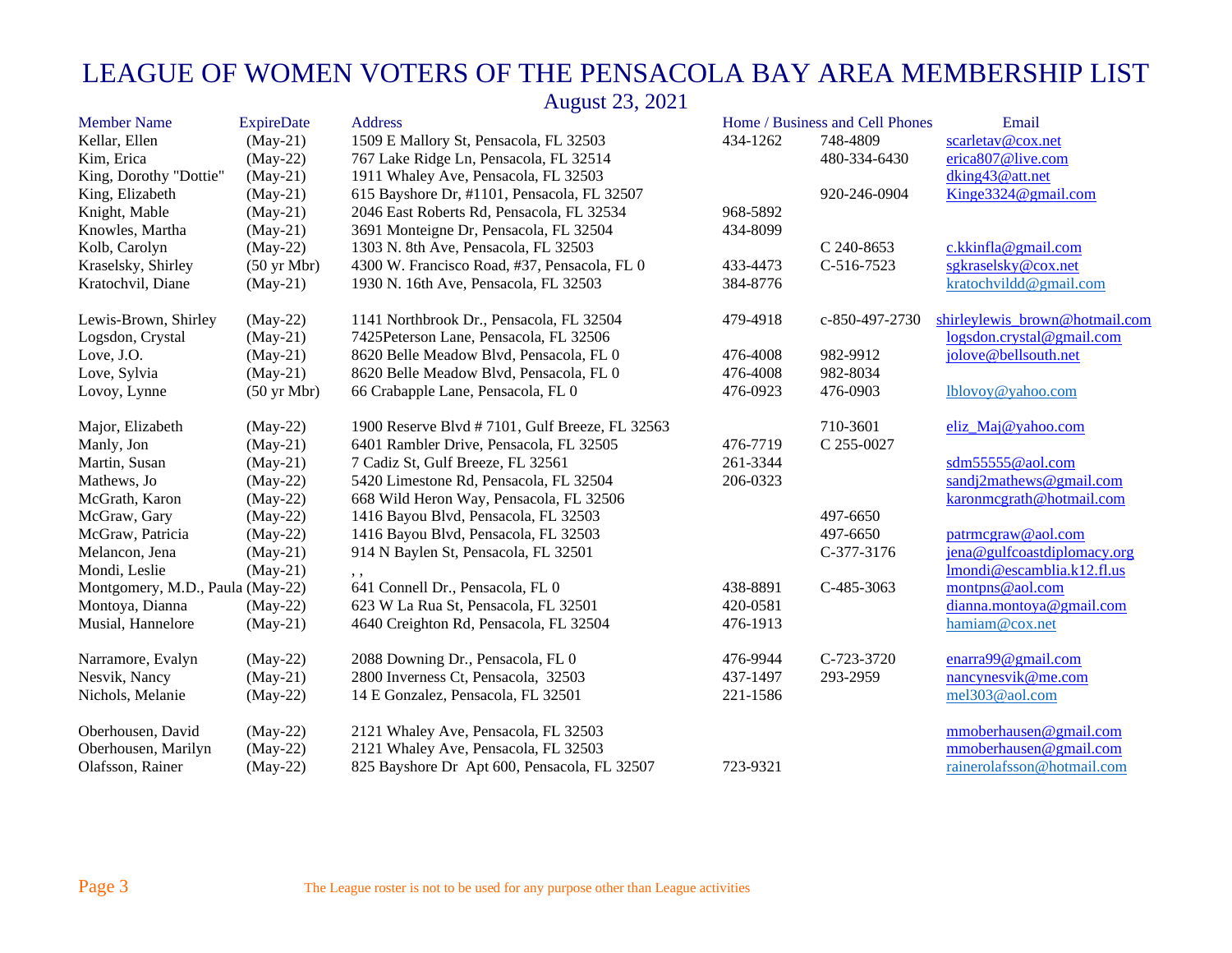| <b>Member Name</b>    | <b>ExpireDate</b> | <b>Address</b>                                               |              | Home / Business and Cell Phones | Email                              |
|-----------------------|-------------------|--------------------------------------------------------------|--------------|---------------------------------|------------------------------------|
| Parrish, Robert (Art) | $(May-22)$        | 1405 Greenvista Lane, Pensacola, FL 32563                    | 932-0854     | C-221-4845                      | parrish@usa.net                    |
| Parrish, Charlyle     | $(May-22)$        | 1405 Greenvista Lane, Gulf Breeze, FL 0                      | 932-0854     | C-221-4945                      | ccparrish@usa.net                  |
| Parsley, Dian         | $(May-22)$        | 16282 N Shore Dr., Pensacola, FL 0                           | 982-3553     |                                 | dianparsley@cox.net                |
| Passaur, Brenda       | $(May-22)$        | 103 Hampshire Rd, Cantonment, FL 32533                       | 748-2078     |                                 | bpassaur@netscape.net              |
| Patton, Julie         | $(May-22)$        | 612 Gerhardt Dr, Pensacola, FL 32503                         |              | C-380-5878                      | juliefpatton@bellsouth.net         |
| Payne, Caren          | $(May-21)$        | 1611 E Lloyd St, Pensacola, FL 32503                         | 703-582-0803 |                                 | carenpayne@yahoo.com               |
| Perkinson, Michael    | $(May-22)$        | 6211 Lake Charlene Dr, Pensacola, FL 32506                   | 291-1535     |                                 | mike@perkinson.com                 |
| Peterson, Allan       | $(May-22)$        | 807 Beach St, Asland, OR 97520                               |              |                                 | allanpeterson@opendoor.com         |
| Peterson, Kate        | $(May-21)$        | 434 York St, Gulf Breeze, FL 32561                           | 377-9454     |                                 | kpeterson@outandaboutpensacola.com |
| Pettis, H. Eugene     | $(May-22)$        | Westminster Towers #1606 70 W. Lucerne Cr, Orlando, FL 32801 |              | 296-8693                        | sandraandeugenepettis@cox.net      |
| Pettis, Sandra        | $(May-22)$        | Westminster Towers #1606 70 W. Lucerne Cr, Orlando, FL 32801 |              | 288-1548                        | sandraandeugenepettis@cox.net      |
| Picardi, Alfred       | $(May-22)$        | 5740 E bay blvd, Gulf Breeze, 32563                          |              | 410-807-6855                    | alpicardi@gmail.com                |
| Picardi, Holly        | $(May-22)$        | 5740 E bay blvd, Gulf Breeze, FL 32563                       |              | 410-991-6454                    | hkpicardi@gmail.com                |
| Pulley, Carol         | $(May-21)$        | 506 Deer Point Drive, Gulf Breeze, FL 32561                  | 934-0742     | C-281-0001                      | $c$ pulley35@gmail.com             |
| Reeves, Amelia        | $(May-21)$        | 7455 Lawton St, Pensacola, FL 32504                          |              |                                 | ajwr57@gmail.com                   |
| Reeves, Anthony       | $(May-21)$        | 7455 Lawton St, Pensacola, FL 32504                          |              |                                 | ajwr57@gmail.com                   |
| Regan, Ann            | $(May-22)$        | 424 E. Government St, Pensacola, FL 32502                    |              | 480-334-6430                    |                                    |
| Reunert, Annelise     | $(May-22)$        | 15751 Bowlegs Reef, Pensacola, FL 32507                      | 313-1671     |                                 | akr492@hotmail.com                 |
| Rice, Penny           | $(May-22)$        | 13 Port Royal Way, Pensacola, FL 32502                       |              | 702-683-6511                    | Pennyrice3@gmail.com               |
| Richards, David       | $(May-21)$        | 1110 N. Reus Street, Pensacola, FL 32501                     | 438-4214     |                                 |                                    |
| Richards, Haley       | $(May-22)$        | 1301 E DeSoto Street, Pensacola, FL 32501                    | 293-9565     |                                 | hrichards@alumni.flagler.edu       |
| Richards, Kelly       | $(May-21)$        | 1110 N. Reus Street, Pensacola, FL 32501                     |              | $C-450-6626$                    | kelly_richards@att.net             |
| Robinson, Faye        | $(May-21)$        | 6041 Chapman Cr, Pensacola, FL 32504                         | 471-3309     | 292-1344                        | fayerobinson@pobox.com             |
| Rivera, Hilliary      | $(May-22)$        | 700 College Blvd Apt B206, Pensacola, FL 32502               |              | 845-803-4582                    | hjrivera93@gmail.com               |
| Romel, Shari          | $(May-21)$        | 1515 Oakleigh Ct, Pensacola, FL 32506                        |              |                                 | sromel1@escambia.k12.fl.us         |
| Roston, Ellen         | $(May-22)$        | 1952 Crown Pointe Blvd., Pensacola, FL 32506                 | 453-0730     | 602-3800                        | ekroston@aol.com                   |
| Salter, Betty         | $(May-22)$        | 1425 Finley Dr., Pensacola, FL 0                             | 476-0234     | 434-5456                        | bjsalter86@gmail.com               |
| Sansone, Frank        | $(May-22)$        | 8680 Scenic Hwy Apt 12, Pensacola, FL 32514                  | 474-3581     |                                 | drfrank1611@gmail.com              |
| Sartipt, Marty        | $(May-22)$        | 4316 Del Prado Cr, Pace, FL 32571                            |              | 770-605-9480                    | mmsinga@Yahoo.com                  |
| Schmitt, Anita        | $(May-22)$        | 5716 Whispering Woods Dr, Pace, FL 32571                     | 393-9623     |                                 | anitaschmitt53@gmail.com           |
| Schwartz, Pamela      | $(May-22)$        | 1125 N. Spring Street, Pensacola, FL 32501                   | 429-9847     |                                 | sch3028can@aol.com                 |
| Scott, Cathy          | $(May-22)$        | 7268 Frankfort St, Navarre, FL 32566                         | 396-5727     | 396-3157                        | basketbabe@mchsi.com               |
| Siebenaler, Jean      | $(May-22)$        | 7502 Old Bay Pointe Rd, Milton, FL 32583                     | 512-532-5408 |                                 | J.siebenaler@gmail.com             |
| Sisskin, Enid         | $(May-22)$        | 4172 Madura Four, Gulf Breeze, FL 0                          | 261-0460     |                                 | esisskin@gmail.com                 |
| Smith, Betsy          | $(May-21)$        | 154 Mirabelle Cr, Pensacola, FL 32514                        |              | 919-651-0908                    | betsysmithphd@gmail.com            |
| Spencer, Patricia     | $(May-21)$        | 3281 E Brainerd St, Pensacola, FL 32503                      | 860-450-7412 |                                 | deacontricia@yahoo.com             |
| Spruill, Jane         | $(May-22)$        | 2334 Arriviste Cr, Pensacola, FL 32504                       | 444-3269     |                                 | casapcola@gmail.com                |